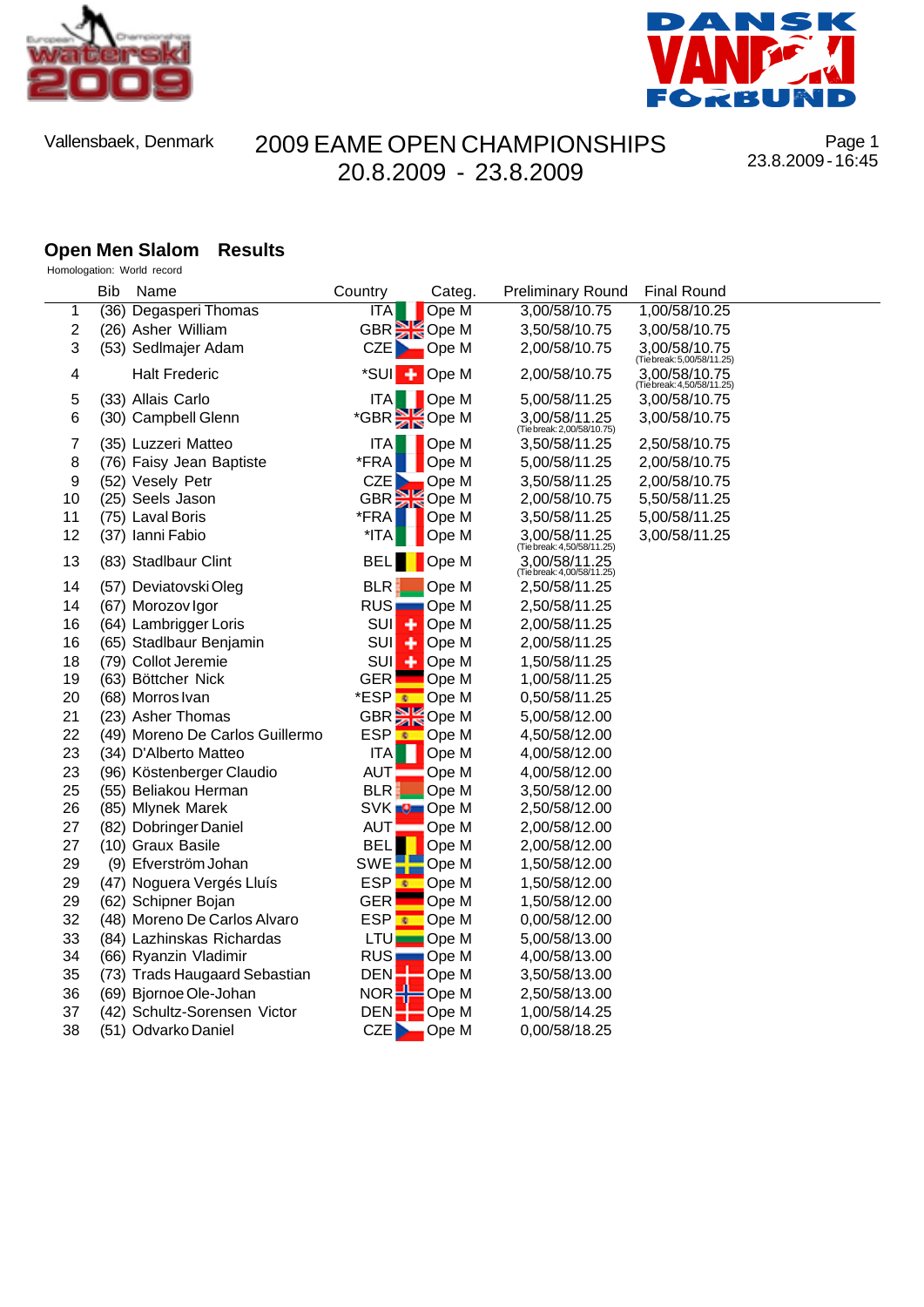



Page 2 23.8.2009 - 16:45

#### **Open Ladies Slalom Results**

| Homologation: World record |  |
|----------------------------|--|
|----------------------------|--|

|    | <b>Bib</b> | Name                             | Country                | Categ.               | <b>Preliminary Round</b> | <b>Final Round</b> |
|----|------------|----------------------------------|------------------------|----------------------|--------------------------|--------------------|
| 1  |            | (72) Amade Anais                 | <b>FRA</b>             | Ope F                | 3,00/55/12.00            | 3,50/55/11.25      |
| 2  |            | (77) Welter Claire Lise          | *FRA                   | Ope F                | 3,00/55/11.25            | 3,00/55/11.25      |
| 3  |            | (28) Arthur Nicole               | GBR <sup>S</sup> Ope F |                      | 4,00/55/11.25            | 2,00/55/11.25      |
| 4  |            | (5) Adriaensen Kate              | <b>BEL</b>             | Ope F                | 2,50/55/11.25            | 2,00/55/11.25      |
| 5  |            | (60) Lucine Clementine           | <b>FRA</b>             | Ope F                | 1,50/55/11.25            | 2,00/55/11.25      |
| 6  |            | (6) Edebäck Hanna                | SWE                    | Ope F                | 3,00/55/12.00            | 2,00/55/11.25      |
| 7  |            | (24) Andriopoulou Angeliki       | GRE $\equiv$           | Ope F                | 4,50/55/12.00            | 1,00/55/11.25      |
| 8  |            | (45) Fladborg June               | DEN                    | $\blacksquare$ Ope F | 3,00/55/12.00            | 3,50/55/12.00      |
| 9  |            | (29) Hunter Jakalyn              | GBR <sup>S</sup> Ope F |                      | 3,50/55/12.00            | 3,00/55/12.00      |
| 10 |            | (13) Thomsen Elena               | <b>SUI</b>             | $\leftarrow$ Ope F   | 3,00/55/12.00            | 3,00/55/12.00      |
| 11 |            | (18) Komarova Ksenia             | RUS <sub>I</sub>       | ─ Ope F              | 0,50/55/11.25            | 2,50/55/12.00      |
| 12 |            | (46) Botas Medem Nadine          | ESP <mark>⊛</mark>     | $\Box$ Ope F         | 4,00/55/12.00            | 0,50/55/12.00      |
| 13 |            | (41) Chardin Nancy               | <b>FRA</b>             | Ope F                | 2,00/55/12.00            |                    |
| 13 |            | (14) Liakou Evdokia              | GRE EOpe F             |                      | 2,00/55/12.00            |                    |
| 13 |            | (40) Pavlova Olga                | <b>BLR</b>             | Ope F                | 2,00/55/12.00            |                    |
| 16 |            | (71) Mathieu Marion              | <b>FRA</b>             | Ope F                | 1,50/55/12.00            |                    |
| 17 |            | (38) Turets Iryna                | BLR.                   | Ope F                | 1,00/55/12.00            |                    |
| 17 |            | (56) Veramchuk Maryia            | <b>BLR</b>             | Ope F                | 1,00/55/12.00            |                    |
| 19 |            | (20) Detry Céline                | <b>BEL</b>             | Ope F                | 4,50/55/13.00            |                    |
| 20 |            | (17) Kashitsina Liudmila         | RUS Ope F              |                      | 3,00/55/13.00            |                    |
| 21 |            | (11) Lammi Jutta                 | $FIN =$                | ■Ope F               | 2,50/55/13.00            |                    |
| 22 |            | (44) Jepsen Maj Lund             | <b>DEN</b>             | Ope F                | 2,00/55/13.00            |                    |
| 22 |            | (1) Rauchenwald Tina             | <b>AUT</b>             | Ope F                | 2,00/55/13.00            |                    |
| 24 |            | (15) Cornaz Sandrine             | <b>SUI</b>             | $\leftarrow$ Ope F   | 1,50/55/13.00            |                    |
| 24 |            | (32) Povolna Petra               | CZE                    | Ope F                | 1,50/55/13.00            |                    |
| 26 |            | (39) Berdnikava Natallia         | <b>BLR</b>             | Ope F                | 1,00/55/13.00            |                    |
| 27 |            | (86) Kolesarova Barbora          | SVK <b>D</b> Ope F     |                      | 3,50/55/14.25            |                    |
| 28 |            | (31) Zlatohlavkova Martina       | CZE<br>n.              | Ope F                | 2,50/55/14.25            |                    |
| 29 |            | (22) Caruso Silvia               | ITA                    | Ope F                | 1,50/55/14.25            |                    |
| 29 |            | (12) Liakou Flora                | GRE $E$                | Ope F                | 1,50/55/14.25            |                    |
| 31 |            | (4) Rohrer Irena                 | AUT                    | Ope F                | 1,50/55/18.25            |                    |
| 32 |            | (19) Trinidad-Florentino Yaneris | <b>BEL</b>             | Ope F                | 0,00/55/18.25            |                    |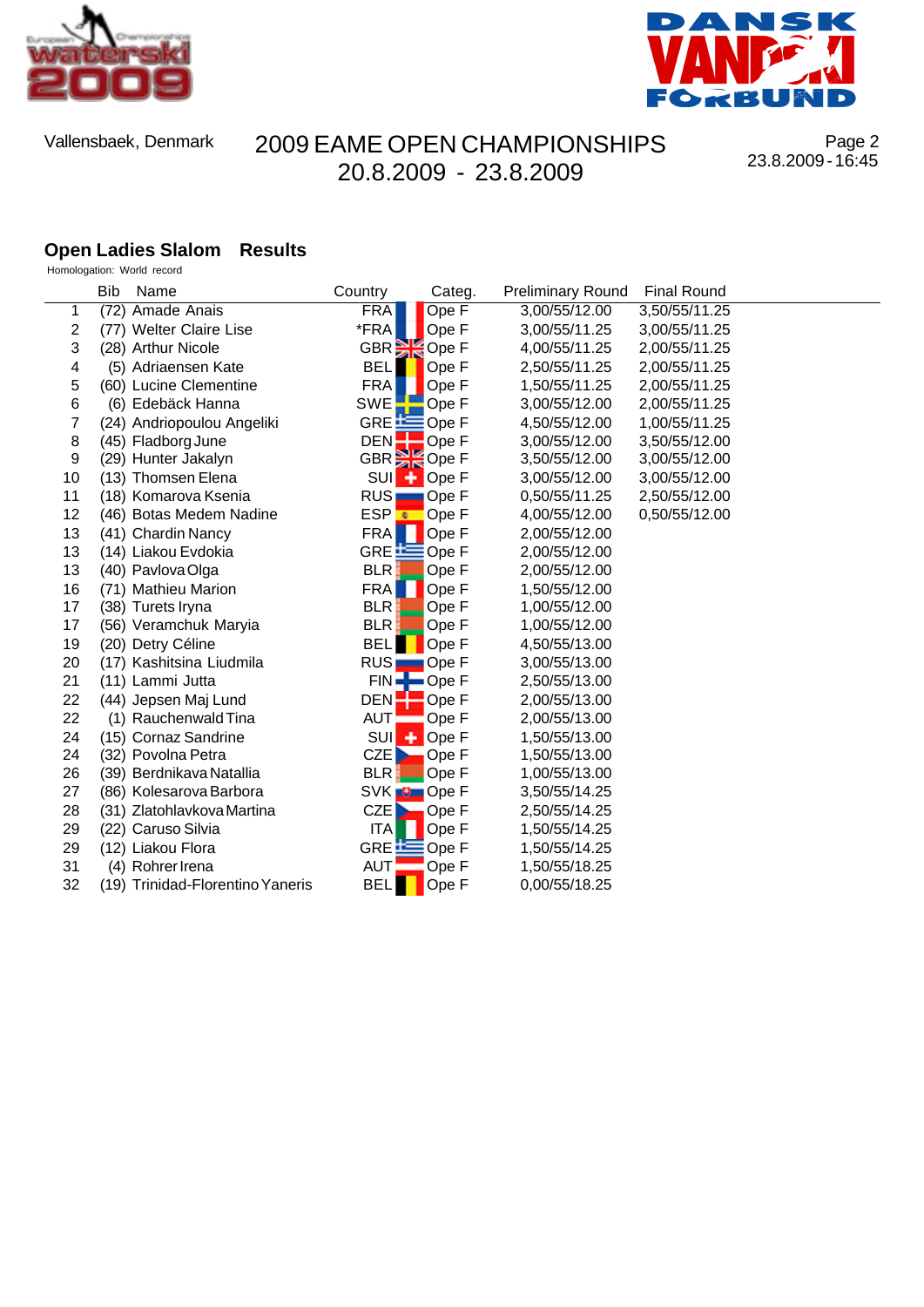



Page 3 23.8.2009 - 16:45

#### **Open Men Tricks Results**

| Homologation: World record |  |
|----------------------------|--|
|----------------------------|--|

|    | Bib | Name                            | Country          | Categ.                 | <b>Preliminary Round</b> | <b>Final Round</b> |  |
|----|-----|---------------------------------|------------------|------------------------|--------------------------|--------------------|--|
|    |     | (55) Beliakou Herman            | BLR.             | Ope M                  | 11490                    | 11570              |  |
| 2  |     | (57) Deviatovski Oleg           | <b>BLR</b>       | Ope M                  | 9540                     | 11320              |  |
| 3  |     | (54) Zharnasek Aliaksei         | *BLR             | Ope M                  | 11110                    | 11160              |  |
| 4  |     | (81) Poteau Alexandre           | <b>FRA</b>       | Ope M                  | 8760                     | 10840              |  |
| 5  |     | (78) Ballon Pierre              | <b>FRA</b>       | Ope M                  | 8300                     | 10000              |  |
| 6  |     | (53) Sedlmajer Adam             | CZE <sup>1</sup> | Ope M                  | 9490                     | 9470               |  |
|    |     | (34) D'Alberto Matteo           | <b>ITAI</b>      | Ope M                  | 7100                     | 9120               |  |
| 8  |     | (51) Odvarko Daniel             | CZE              | Ope M                  | 5830                     | 7480               |  |
| 9  |     | (61) Fortamps Olivier           | <b>BEL</b>       | Ope M                  | 9840                     | 7470               |  |
| 10 |     | (10) Graux Basile               | <b>BEL</b>       | Ope M                  | 5930                     | 7390               |  |
| 11 |     | (50) Kolman Zdenek              | CZE I            | Ope M                  | 7240                     | 6760               |  |
| 12 |     | (64) Lambrigger Loris           |                  | SUI + Ope M            | 8990                     | 6190               |  |
| 13 |     | (62) Schipner Bojan             | <b>GER</b>       | Ope M                  | 5690                     |                    |  |
| 14 |     | (23) Asher Thomas               |                  | GBR <sup>3</sup> Ope M | 5530                     |                    |  |
| 15 |     | (49) Moreno De Carlos Guillermo |                  | ESP Cope M             | 5460                     |                    |  |
| 16 |     | (35) Luzzeri Matteo             | <b>ITAI</b>      | Ope M                  | 5450                     |                    |  |
| 17 |     | (47) Noguera Vergés Lluís       |                  | ESP Cope M             | 5350                     |                    |  |
| 18 |     | (52) Vesely Petr                | CZE              | $\blacksquare$ Ope M   | 5000                     |                    |  |
| 19 |     | (66) Ryanzin Vladimir           | RUS <sub></sub>  | — Ope M                | 4740                     |                    |  |
| 20 |     | (63) Böttcher Nick              | <b>GER</b>       | Ope M                  | 4500                     |                    |  |
| 21 |     | (7) Sonestad Andreas            |                  | SWE <sup>-</sup> Ope M | 4490                     |                    |  |
| 22 |     | (85) Mlynek Marek               |                  | SVK <b>D</b> Ope M     | 3490                     |                    |  |
| 23 |     | (48) Moreno De Carlos Alvaro    |                  | ESP Cope M             | 2540                     |                    |  |
| 24 |     | (96) Köstenberger Claudio       | AUT¦             | Ope M                  | 2320                     |                    |  |
| 25 |     | (25) Seels Jason                |                  | GBR <sup>3</sup> Ope M | 1130                     |                    |  |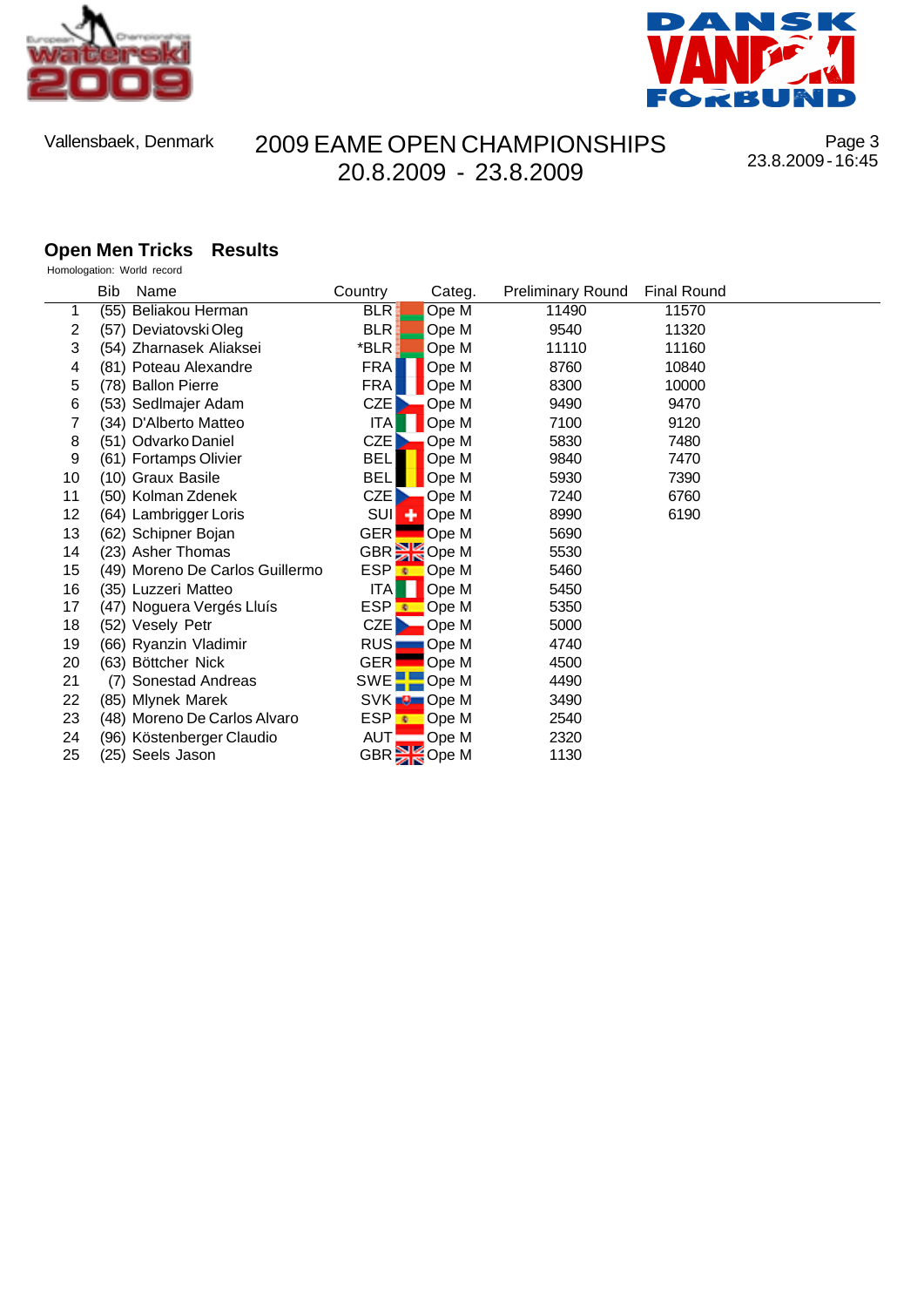



Page 4 23.8.2009 - 16:45

#### **Open Ladies Tricks Results** Homologation: World record

|    | Bib<br>Name                | Country            | Categ.               | <b>Preliminary Round</b> | <b>Final Round</b> |
|----|----------------------------|--------------------|----------------------|--------------------------|--------------------|
|    | (39) Berdnikava Natallia   | <b>BLR</b>         | OpeF                 | 7470                     | 8780               |
| 2  | (71) Mathieu Marion        | <b>FRA</b>         | Ope F                | 6120                     | 7270               |
| 3  | (16) Churakova Tatiana     | RUS <sub>I</sub>   | Ope F                | 6760                     | 7110               |
| 4  | (24) Andriopoulou Angeliki | GRE EOpe F         |                      | 7730                     | 7080               |
| 5  | (56) Veramchuk Maryia      | <b>BLR</b>         | Ope F                | 6050                     | 6530               |
| 6  | (31) Zlatohlavkova Martina | CZE                | Ope F                | 6750                     | 6520               |
| 7  | Cambray Iris               | *FRA               | Ope F                | 8760                     | 6320               |
| 8  | (13) Thomsen Elena         | <b>SUI</b>         | Ope F                | 6840                     | 5680               |
| 9  | (40) Pavlova Olga          | <b>BLR</b>         | Ope F                | 5820                     | 5670               |
| 10 | (22) Caruso Silvia         | ITA                | Ope F                | 6740                     | 5630               |
| 11 | (70) Aynaud Marion         | *FRA               | Ope F                | 7780                     | 5510               |
| 12 | (60) Lucine Clementine     | <b>FRA</b>         | Ope F                | 8380                     | 3960               |
| 13 | (38) Turets Iryna          | <b>BLR</b>         | Ope F                | 5600                     |                    |
| 14 | (72) Amade Anais           | <b>FRA</b>         | Ope F                | 5200                     |                    |
| 15 | (32) Povolna Petra         | CZE                | Ope F                | 5040                     |                    |
| 16 | (11) Lammi Jutta           | $FIN =$            | $\blacksquare$ Ope F | 4740                     |                    |
| 17 | (5) Adriaensen Kate        | <b>BELI</b>        | Ope F                | 4550                     |                    |
| 18 | (1) Rauchenwald Tina       | AUT <b>L</b>       | Ope F                | 3310                     |                    |
| 19 | (86) Kolesarova Barbora    | SVK <b>D</b> Ope F |                      | 3020                     |                    |
| 20 | (41) Chardin Nancy         | <b>FRA</b>         | Ope F                | 2600                     |                    |
| 20 | (15) Cornaz Sandrine       | <b>SUI</b>         | Ope F                | 2600                     |                    |
| 22 | (58) Lethem Guy Brigitte   | *FRA               | Ope F                | 2580                     |                    |
| 23 | (4) Rohrer Irena           | AUT                | Ope F                | 2540                     |                    |
| 24 | (8) Francke Lisa           | <b>SWE</b>         | Ope F                | 2170                     |                    |
| 25 | (12) Liakou Flora          | GRE EQpe F         |                      | 1700                     |                    |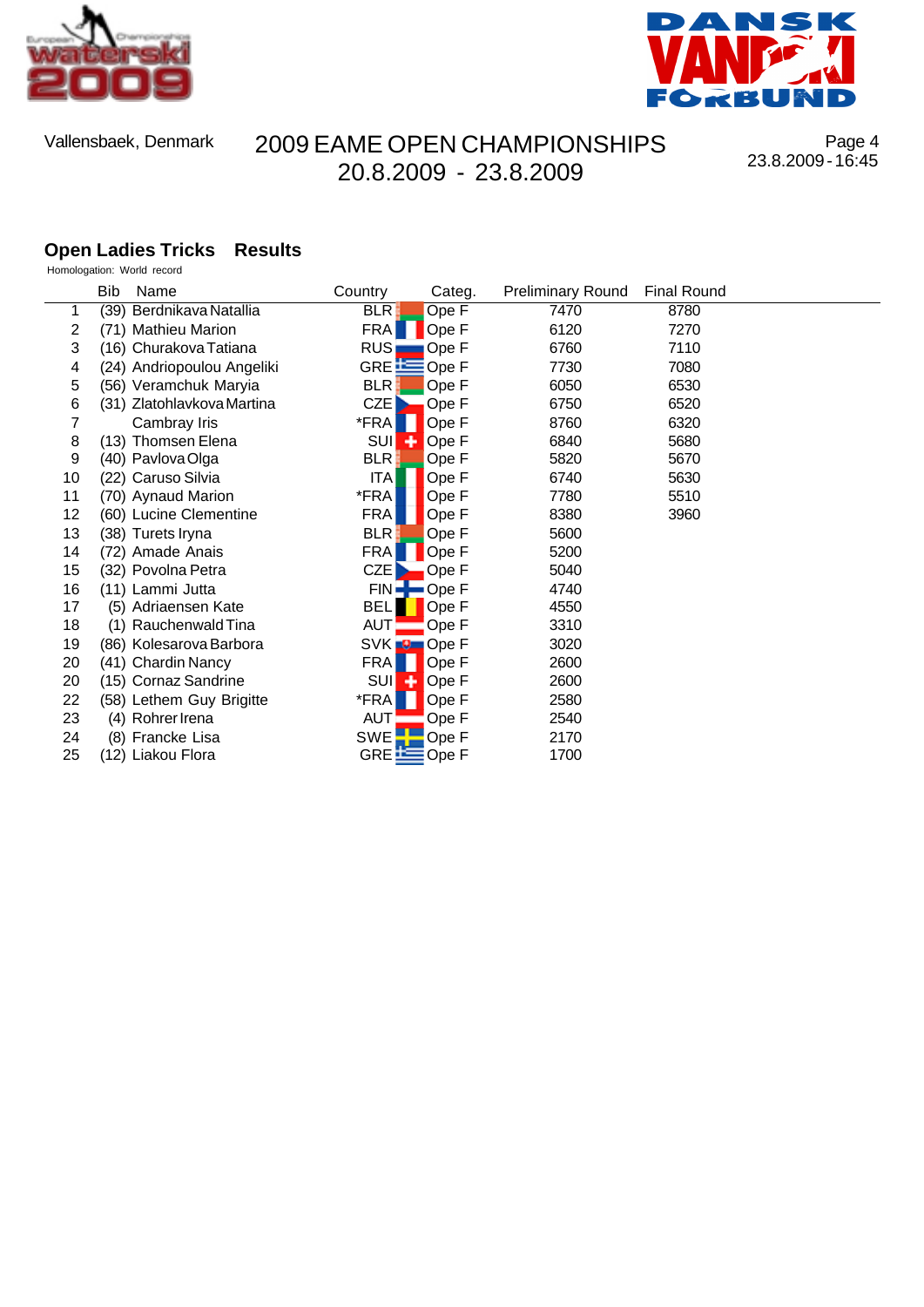



Page 5 23.8.2009 - 16:45

#### **Open Men Jump Results** Homologation: World record

|    | <b>Bib</b> | Name                            | Country                | Categ.               | <b>Preliminary Round</b> | <b>Final Round</b> |
|----|------------|---------------------------------|------------------------|----------------------|--------------------------|--------------------|
| 1  | (27)       | Sharman Damien                  | GBR SOpe M             |                      | 64,7m                    | 66,6m              |
| 2  |            | (25) Seels Jason                | GBR <sup>S</sup> Ope M |                      | 67,2m                    | 65,9m              |
| 3  |            | (67) Morozov Igor               | RUS <sub>I</sub>       | $\Box$ Ope M         | 63,8m                    | 65,5m              |
| 4  |            | (23) Asher Thomas               | GBR                    | Ope M                | 66,1m                    | 65,1m              |
| 5  |            | (96) Köstenberger Claudio       | <b>AUT</b>             | Ope M                | 63,1m                    | 62,7m              |
| 6  |            | (53) Sedlmajer Adam             | CZE                    | Ope M                | 63,1m                    | 62,3m              |
| 7  |            | (80) Serrault Aurelien          | *FRA                   | Ope M                | 62,7m                    | 61,3m              |
| 8  |            | (49) Moreno De Carlos Guillermo | ESP <sup>t</sup>       | Ope M                | 59,5m                    | 60,9m              |
| 9  |            | (57) Deviatovski Oleg           | <b>BLR</b>             | Ope M                | 59,2m                    | 60,8m              |
| 10 |            | (66) Ryanzin Vladimir           | <b>RUS</b>             | Ope M                | 60,8m                    | 60,6m              |
| 11 |            | (62) Schipner Bojan             | <b>GER</b>             | Ope M                | 60,3m                    | 60,2m              |
| 12 |            | (34) D'Alberto Matteo           | <b>ITA</b>             | Ope M                | 58,3m                    | 55,3m              |
| 13 |            | (48) Moreno De Carlos Alvaro    | ESP <sup>t</sup>       | Ope M                | 58,1m                    |                    |
| 14 |            | (82) Dobringer Daniel           | <b>AUT</b>             | Ope M                | 57,6m                    |                    |
| 15 |            | (74) Andersen Mikkel Rathje     | DEN:                   | Ope M                | 57,5m                    |                    |
| 16 |            | (63) Böttcher Nick              | <b>GER</b>             | Ope M                | 57,3m                    |                    |
| 17 |            | (55) Beliakou Herman            | <b>BLR</b>             | Ope M                | 56,0m                    |                    |
| 18 |            | (35) Luzzeri Matteo             | <b>ITA</b>             | Ope M                | 55,2m                    |                    |
| 19 |            | (9) Efverström Johan            | <b>SWE</b>             | Ope M                | 55,0m                    |                    |
| 19 |            | (7) Sonestad Andreas            | <b>SWE</b>             | Ope M                | 55,0m                    |                    |
| 21 |            | (84) Lazhinskas Richardas       | LTU                    | Ope M                | 54,2m                    |                    |
| 22 |            | (69) Bjornoe Ole-Johan          | NOR                    | $\blacksquare$ Ope M | 53,1m                    |                    |
| 23 |            | (47) Noguera Vergés Lluís       | ESP <mark>₹</mark>     | Ope M                | 49,6m                    |                    |
| 24 |            | (52) Vesely Petr                | CZE                    | Ope M                | 49,3m                    |                    |
| 25 |            | (73) Trads Haugaard Sebastian   | DEN <sup>1</sup>       | Ope M                | 49,0m                    |                    |
| 26 |            | (43) Karterud Vebjorn           | NOR                    | <mark>=</mark> Ope M | 48,1m                    |                    |
| 27 |            | (85) Mlynek Marek               | SVK <b>D</b> Ope M     |                      | 41,9m                    |                    |
| 28 |            | (10) Graux Basile               | <b>BELI</b>            | Ope M                | 41,2m                    |                    |